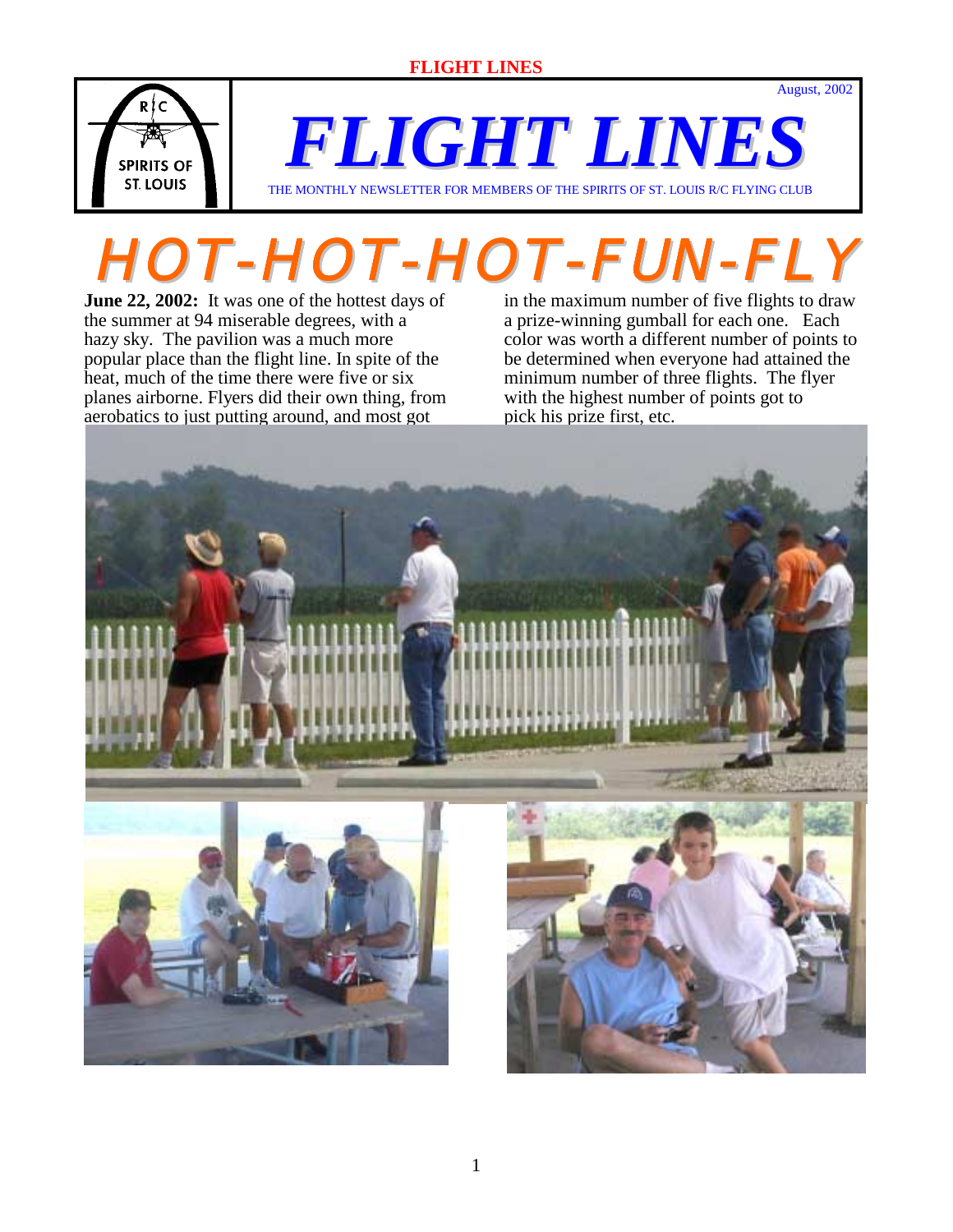



 Steve Cross was the first place winner with 20 points. Everyone received a prize of some kind. There were only three crashes, with all the planes being rebuildable. Most participants had a good time in spite of the discomfort. Frank Nolle did a great job of putting the event together. This is a very popular type of event with low pressure and no specific maneuvers to be performed, except taking off and flying.



*More photos of this event are available in the Photo Gallery on the Spirits' web site at: www.spiritsofstl.com*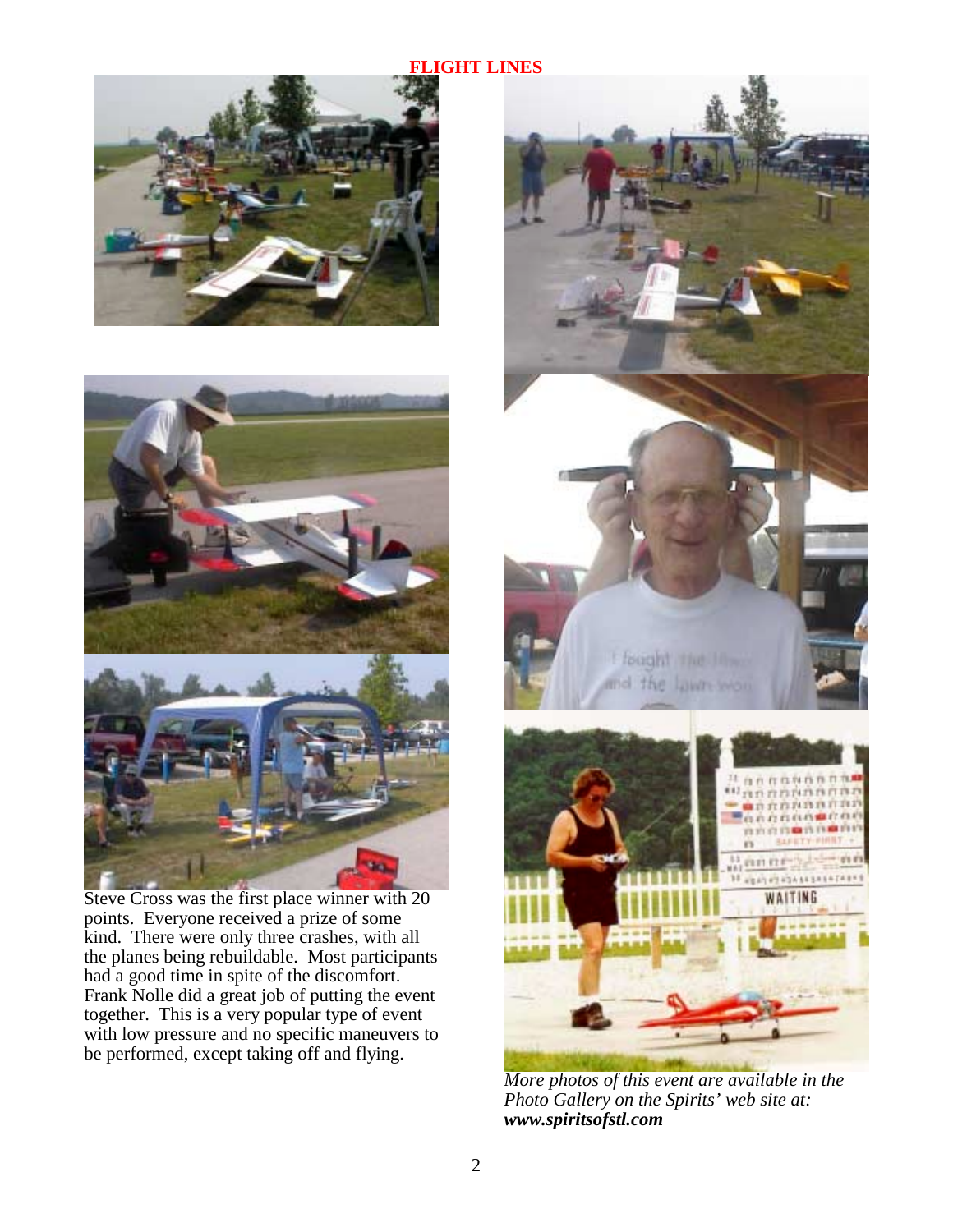#### **President's Notes:**

*By Steve Cross* 

Can you believe it is mid-July already?? Summer is flying by (pun intended) and the temperatures at the field lately sure let you know it<sup>1</sup>s summer. But, at least the wind has finally died down! Did you get a chance to join in on our last two club activities? The Gum Ball Fun-Fly was just that, a lot of fun. The attendance was great, everyone got to fly numerous times, and the prizes were first rate! Thanks to Frank Nolle for a great job in organizing and running this event. Then, one week later, we had a great time with the Cub Scouts. Everyone got some stick time, including most of the Leaders. As usual, the sandwiches and drinks they brought for us were polished off in short order! Our next event is another Four-Star-40/Warbird race on August 17. Steve Ramonczuk and Lee Volmert are running this event and they are looking for racers and workers. There will be cash prizes for the flyers and the workers will have a chance to win a really cool transmitter case! Let Steve or Lee know if you will be flying or can help in any way. Please enjoy yourself flying on our first class field, but always keep safety in mind. This time of year, that means watching out for heat exhaustion. Please make sure you bring lots of fluids with you to the field and try to get in the shade every once in a while. **Don't fly alone!** One last thing, a member recently said that our club was boring. Even though we now have people flying helicopters, we have folks flying gliders and I even saw one member flying an electric plane during the Gum Ball Fun-Fly. Do you feel our club is boring? Do you think we should be doing more or different activities? If you feel this way, then speak up! Let the Board know what you would like to see different. Email us, or better yet, come to one of the meetings and let your voice be heard. If you want to see some changes, then suggest them and help implement them!

 *See you at the field, Steve Cross*

#### **Meeting Minutes: May 8, 2002**

*By Walt Wilson*  The meeting was called to order at 7:00 P.M. by President Steve Cross.

**Members signed in:** 25 members and three applicants.

**Secretary's Report:** The June minutes were accepted as published in the July Flight Lines.

**Treasurer's Report:** The property where our field is located has been reassessed and the real estate taxes have gone up considerably. In accordance with the lease, we are obliged to pay the difference in taxes that resulted from our property improvements. It's too late to appeal the increase this year, but we will try next year. The Treasurer's Report was accepted as presented.

**Field Report:** George Cooper read the Field Report as published, starting on page seven. We have not pursued adding garage doors to the barn, since the vandalism has stopped.

**Safety Report:** As the result of a crash at the Fun-Fly, the Board of Directors has had lengthy discussions about protective fences for the pavilion. After much debate, it was decided that it is not possible to put up fences that would protect everyone who may be in the pavilion, pits and parking lot from potentially errant planes. It was decided to not put up any more fencing. We all know we have a potentially dangerous sport. It is incumbent upon everyone to be aware of what is going on around them and warn others if there is a potential threat from an erratically flying plane. Helicopters are to fly in the same areas and under the same rules as fixed-wing aircraft. There was discussion about a pad for hovering only, to be located a minimum of 100 feet west of the pavilion. Since this would be behind the established "safety line" along the runway, Paul Geders will call Carl Mahoney at AMA regarding the safety issues.

#### **Activities Report:**

**June 22 Fun-Fly:** It was a very hot day, but we had a great turnout. See page one for a full report and photographs.

**June 29 Cub Scout Demonstration:** It was another hot day, but everything went without a hitch. See page five for a full report and photos. **August 17 Warbirds and Four-Star 40 Races:** This will be a "Cash Bash". The workers will have a drawing for a Task Force aluminum transmitter box, which also includes a tool kit. Lee Volmert also proposed that shade be provided for the lap counters and pylon judges. Lee has some ideas and will come up with something to fill the bill.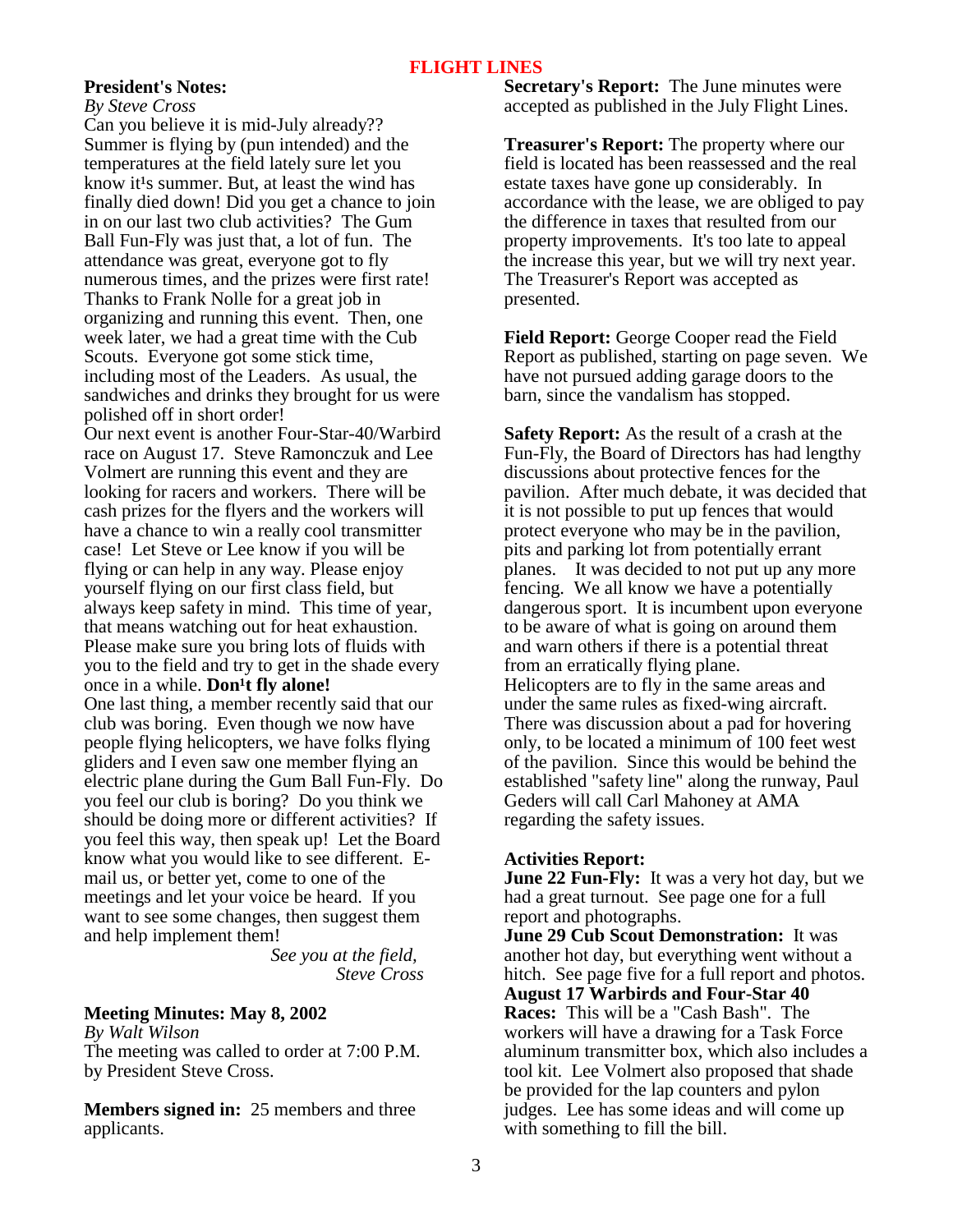**Silver Swallows Air Show:** Walt Wilson is meeting with the Board of Directors for the Silver Swallows to discuss the area at Smartt field where we can fly for the September 14 Air Show. He asked the members who would be flying that day to accompany him.

#### **OLD BUSINESS:**

**Mall Show Pins:** Les Richman presented the last of the AMA Mall Show pins for participation in the January 12 Chesterfield show to Jerry Quist and Bob Rolf.

**Caps:** Pat Keebey priced caps from the supplier who has made them for us in the past. Silk-screened caps are \$5.50 each with a minimum order of two dozen. The same caps with embroidered logos are \$9.00 each. Eric Langston can provide embroidered caps for \$5.50 each and has delivered the quantity of caps required for our present commitments. If you would like to order one, contact Steve Cross who will compile a future order.



*New members approved at the meeting are: Dave Brewster, Brad Brewster, John Cange, Scott Cange (not in picture), Glayden Smith and Mike Reigle. Welcome to the Spirits!* 

#### **NEW BUSINESS:**

**Sighting Device:** Don Fitch proposed that he build a sighting device to be located at the pilots' box for finding lost planes in corn or beans. Steve Ramonczuk made a motion to accept and it was passed unanimously.

**R/C TV:** It was noted that the DIY channel, available on cable and by satellite, has a weekly R/C show hosted by Chris Chianelli of Model Airplane News.



*Steve Ramonczuk gave a technical presentation on types of radios and their relative efficiency and resistance to interference. The presentation was cut short by time limitations, but was very interesting and informative.* 

**New Members:** Two new members and three applicants introduced themselves. Another applicant was not present.

| Dave Brewster             | 636-939-2702 |
|---------------------------|--------------|
| <b>Brad Brewster</b>      | 636-939-2702 |
| Glaydon Smith             | 314-830-3219 |
| Mike Reigle               | 314-427-3115 |
| John Cange                | 636-441-2228 |
| Scott Cange (not present) | 636-441-2228 |
|                           |              |

The new members were accepted unanimously.

**Eagle Scout Project:** Members of Eric Langston's Boy Scout Troop proposed that they build six plane-restraining workbenches for the Spirits as a project to help meet qualifications as Eagle Scouts. The benches would be built to the design published in Model Aviation magazine recently and there would be no cost to our club. The Scouts would raise money for the project with car washes and through donations, etc. Since the proposal was made, George Cooper has designed a bench that many feel would better fill our needs and cost less. There was a discussion regarding theft and safety issues if people move the benches into unauthorized areas. Don Fitch moved to accept the proposal and it was passed unanimously. The Scouts still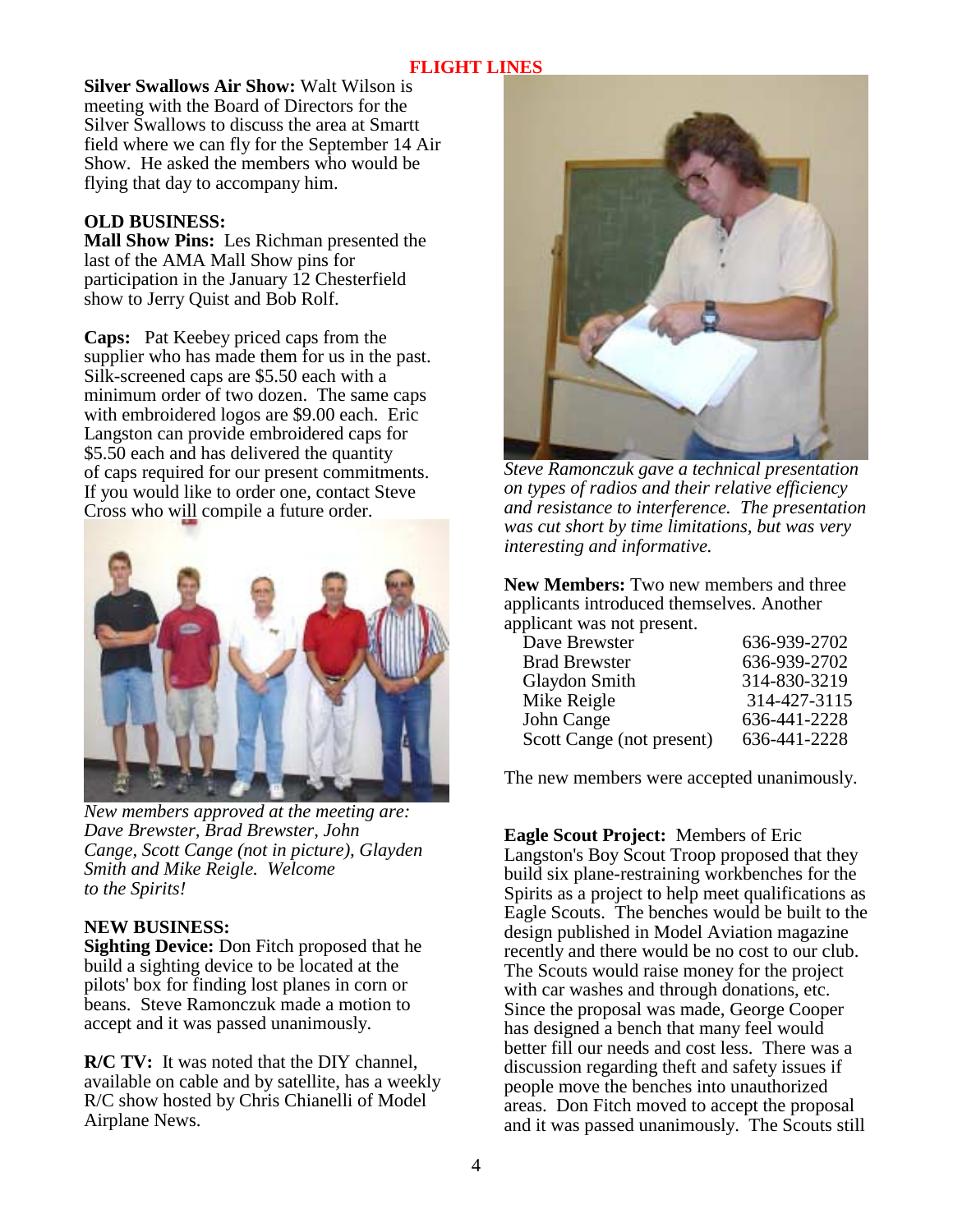are required to get permission from their Leaders.



*George Cooper, who seems to build at least one airplane per month, showed his Hobby Hanger Fokker D-7. It was given to him, partly built, at a meeting earlier this year. It has a K&B .40 for power and looks great.* 



*Jim Rawlings holds a Sig Astro Hog he built for Don Fitch. It has a Saito .80 Four-Stroke up front and looks like a great flyer.*

# **MEETING ACTIVITY:**

Steve Ramonczuk gave a presentation about the factors that make radios more or less efficient or susceptible to interference. Meeting business ran long and his presentation was cut short by time limitations. He explained how the radio signals are transmitted and what may cause problems. The gist of it was that AM radios are least desirable, FM is better, FM with dual conversion receivers are much better and PCM radios are best, if you want to spend the money.

He had an oscilloscope along with very detailed handouts and deserved much more time to present his material.

**Members brought two planes** for show and discussion. See the photos for details.

#### **Meeting was adjourned** at 9:20 P.M.

#### **Props V.S. Hands**

*By Walt Wilson*

It's happened before and it'll happen again! On the day after the Fun-Fly, another member had a momentary instance of brain fade and reached for something through the prop's arc. He suffered serious cuts, lost lots of blood, and had to go to the ER for repairs. This has happened many times through the years, sometimes with serious results. I did it five years ago. It can happen to anyone who has a momentary lapse of attention. Some flyers sand the flashing off the edges of their plastic props to cut down on possible cuts when hand-starting their engines. They also believe that this will reduce the severity of cuts if you should be unfortunate enough to stick your hand into a prop. I have had a lot of cuts from props in 56 years of playing with model gas engines, some severe. If you stick your hand or fingers into a running engine's propeller, you are going to get badly hurt, wood or plastic, flashing or no flashing! BE CAREFUL WHEN YOUR ENGINE IS RUNNING. DO NOT LET ANY PART OF YOUR FACE, BODY, OR EXTREMITIES GET NEAR THAT PROPELLER! DO NOT ALLOW FOREIGN OBJECTS (rags, paper towels, etc.) TO BE SUCKED INTO THE PROPELLER, THEY MAY BE THROWN IN ANY DIRECTION AT A HIGH RATE OF SPEED! FLY SAFELY**!! NEVER FLY ALONE!**

# SPIRITS ENTERTAIN CUB SCOUTS **June 29, 2002**

#### *By Walt Wilson*

The Spirits hosted a demonstration and flight introduction for Cub Scout Pack 593, from Rossman School in Town and Country, Missouri. Les Richman, who is Assistant District Commissioner for the New Horizons District, St. Louis Council of the Boy Scouts of America, as well as the Spirits' Treasurer, was Event Director. Spirits' members had about twenty planes and helicopters for flight demonstrations and static display. Ralph Amelung,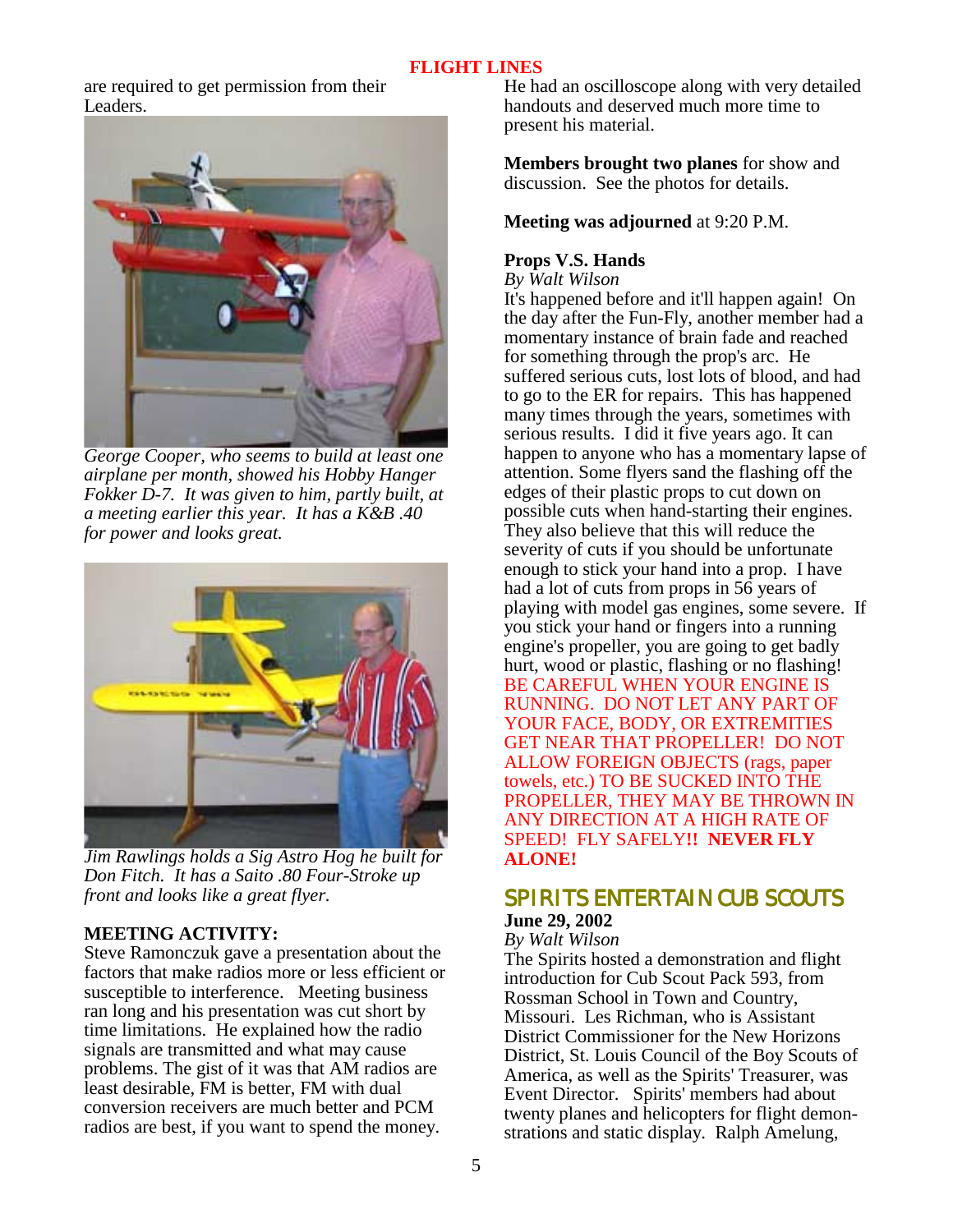Darren Deatz, Randy Savage and Paul Geders put on flight demonstrations. Les told the Scouts and Leaders about how Radio Control Aircraft work and about the hobby generally. Mike Lindsey put on an aerobatic helicopter demonstration and gave a talk about how helicopters fly and are controlled. The Cub Scout Pack provided lunch and soft drinks for all Spirits involved, which was very much appreciated.



Mike Roederer donated a gallon of fuel for the club trainer, to be used for the introductory flights, which is also very much appreciated. Each Cub Scout was given a chance to fly one of four trainers made available by Les Richman, Randy Savage, Vic Bunze and the club trainer maintained by Steve Ramonczuk. Gene Jones, Steve Cross, George Cooper and Les Richman assisted the Cubs in controlling the planes with buddy boxes while the plane owners manned the master transmitters. The full day's flying was completed with no crashes or casualties. Thank you to all who participated; this is what it's all about!

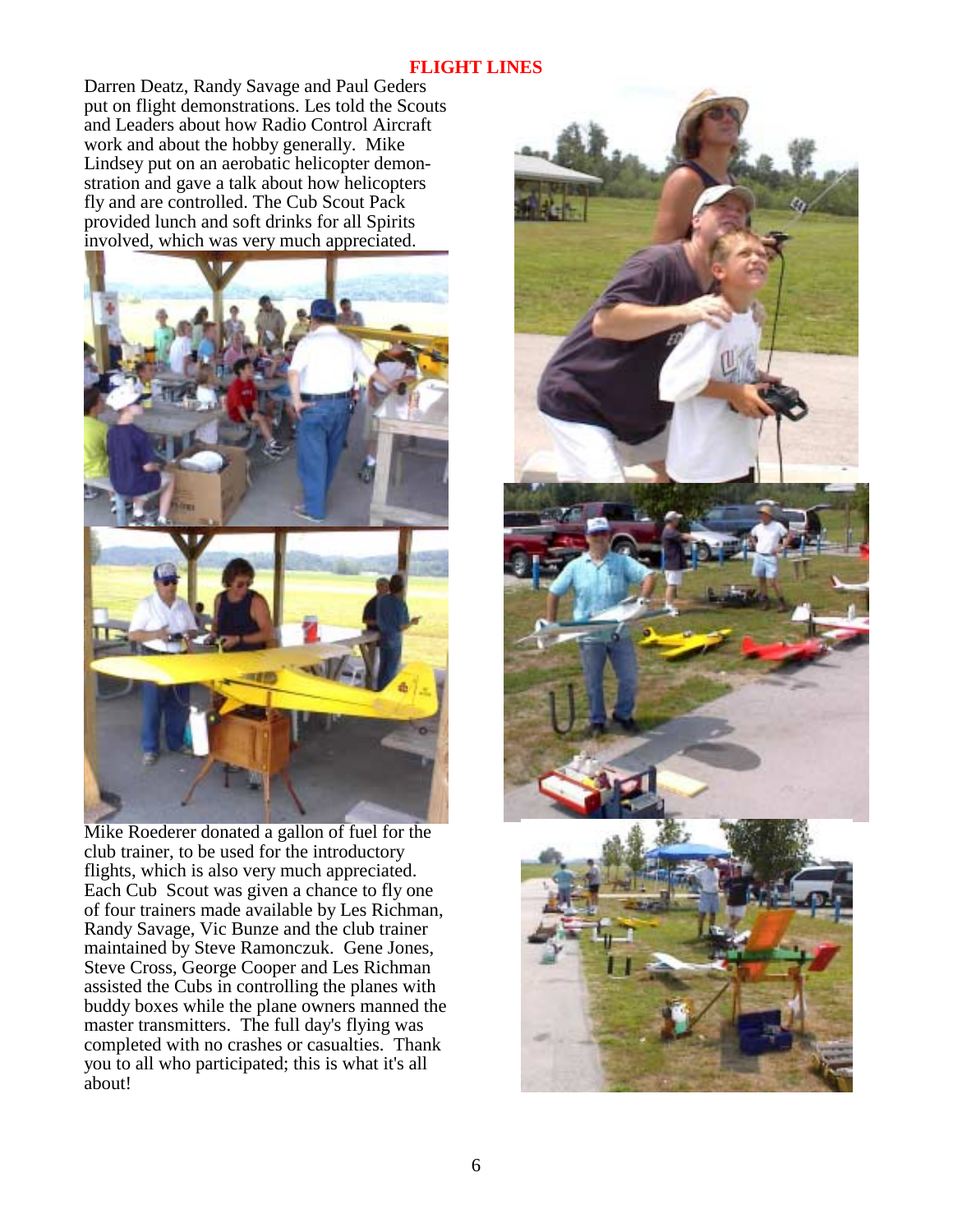

*More photos of this event are available in the Photo Gallery on the Spirits' web site at: www.spiritsofstl.com*





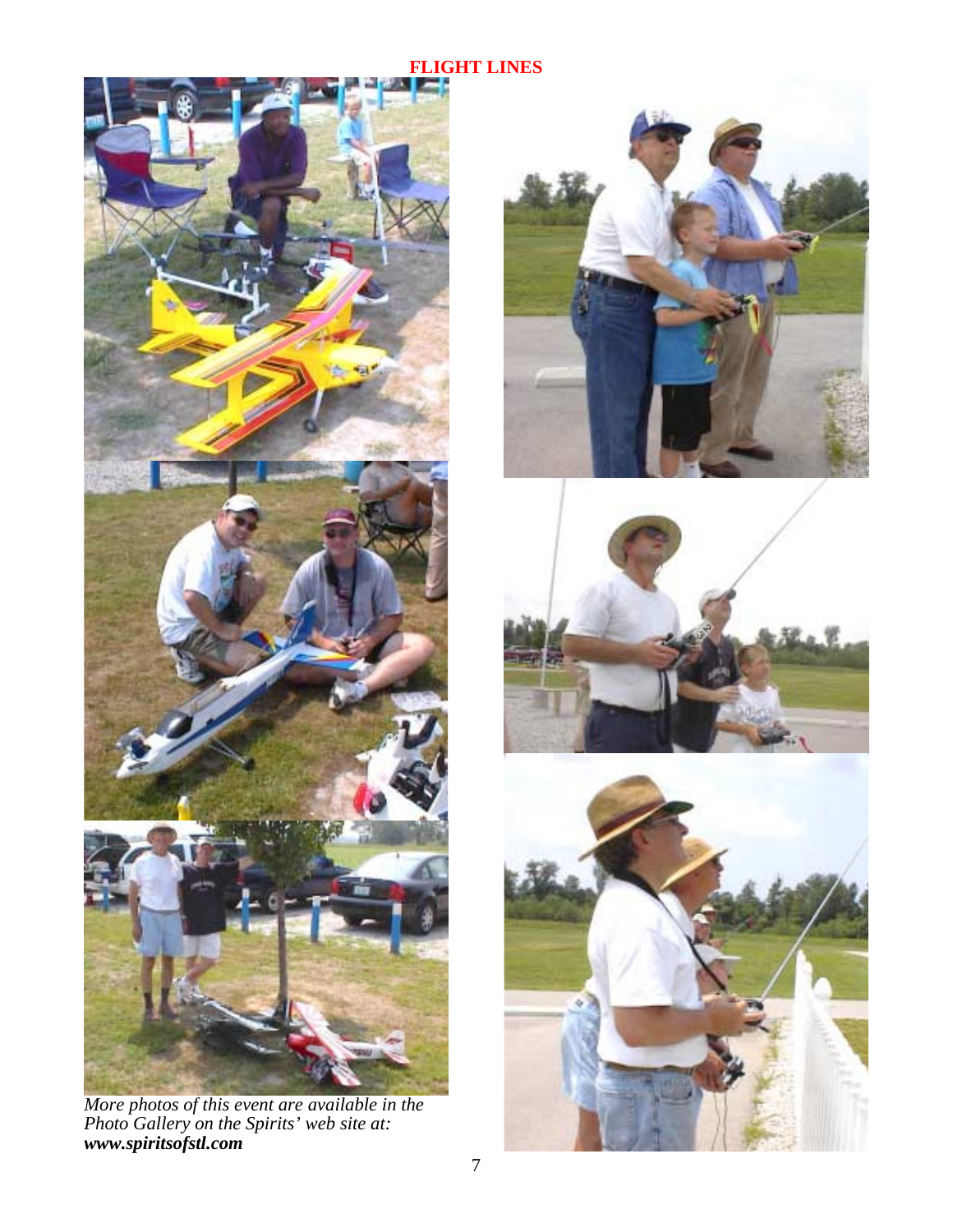#### **JULY FIELD REPORT**

*By George Cooper, Field Chairman* The big effort this month has been against vandalism. In four occurrences, they left the switch on one Farmall on and ran down the battery two weeks in a row, opened the grease guns and spread grease all over, stole the old post-hole digger, and finally got into the gas locker, stole much gas and used the rest to start three fires in the area, one in the barn right behind the Kubota. Mr. Ostmann was notified and when informed of the fires he became very interested and paid a visit to the rental farmhouse, informing them that no more vandalism would be tolerated. I had the Sheriff out the next day and with the Deputy we also talked to the mother of the kids in the farmhouse. She really got the message, said Ostmann had threatened eviction and since that day we have had no more problems. Surprisingly, the old post-hole digger even was returned!

To prevent any more theft and/or putting something in the fuel tanks, I welded tabs on the tractor fuel caps and they are now locked. Also, I put a steel plate on the fuel locker so the plastic locking tab couldn't be cut off and it is also locked. The Kubota key, the tractor cap key, and the grease guns are now all locked up in the fuel locker. I also installed a hidden ignition switch on the Farmall with the pull ignition switch. It has to be on as well as the pull switch, and shut off after parking the tractor. All mowing team leaders should by now know about the locking and the combinations and the hidden ignition switch. If anyone is in doubt, please call me ahead of your mowing date for details. The grass growth is slowing down, but still needs weekly mowing. It always looks much improved after it is mowed so, mowing teams, keep up the good work! Everyone appreciates a good-looking field and the planes now roll easily off and back on the runway. (The Lawnboy should be used for a cut or two all around the runway for best plane access).

The parking lot and driveway is growing a lot of weeds, so many that they can't be controlled by hand spraying. I contacted the farmer about spraying with "Roundup" from his tractor sprayer, but they are so busy right now they aren't very interested and it takes a lot of preparation and washing of the sprayer for just a little job. If we are interested in cleaning up the area and making it look good, we should

consider buying our own powered sprayer and Roundup. It would not be cheap, around \$300 for a sprayer and Roundup at maybe \$200 per season, spraying about every month. It would also control weeds around the posts and boundary markers making mowing easier and less weed eating. The decision is up to the membership.

 *George Cooper, Field Chairman* 



*Randy and Melinda Savage prep their Sig Kadet for flight. An O.S. .25 LA pulls it very capably!* 



*Ernie Wattam fires up the Tiger Shark .40 powering his Hobbico Easy Fly 40.* 



*Vic Bunze tunes the Saito 72 in his Aresti 40.*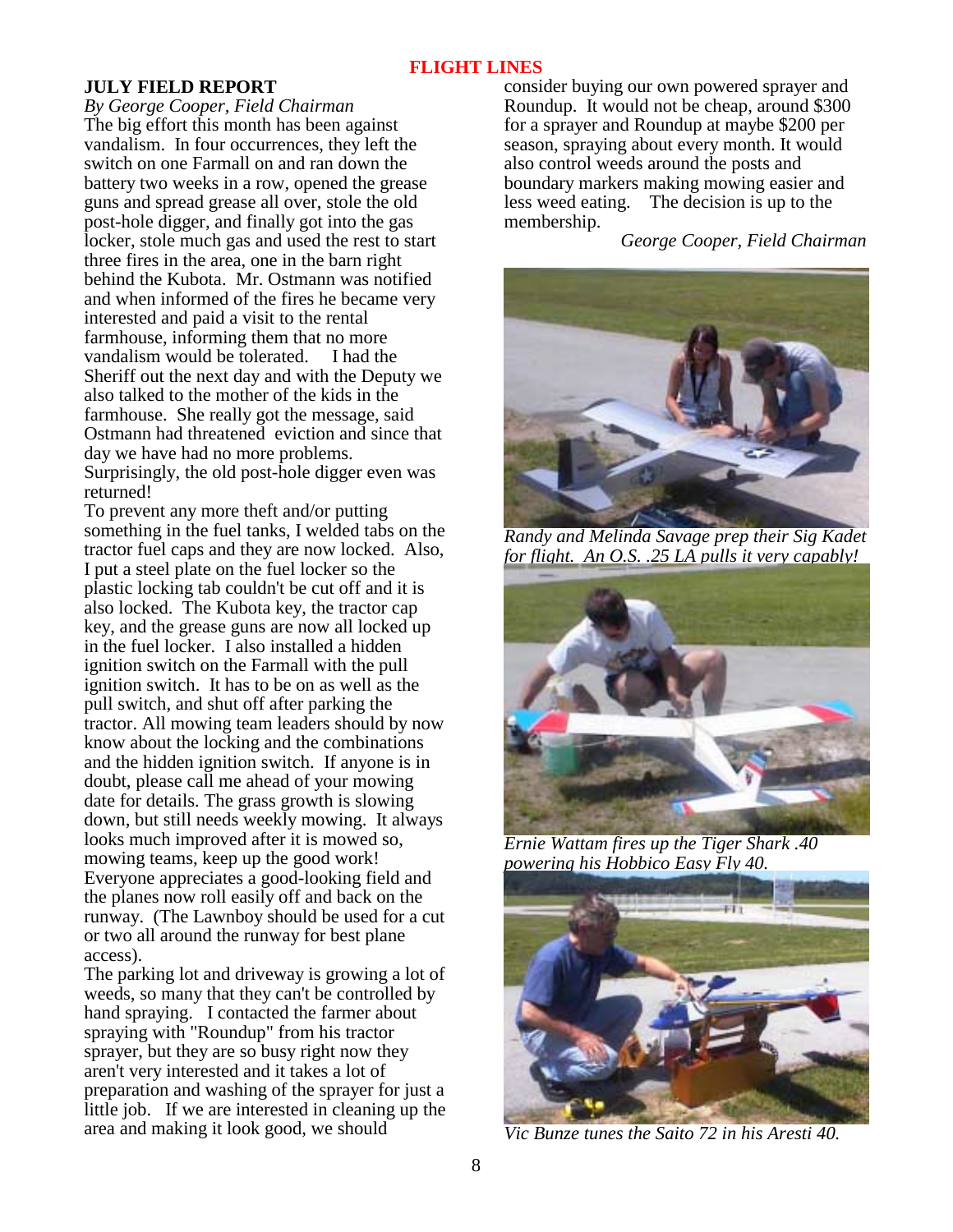

*Lee Volmert runs up the Rossi .60 in his P-51. He bought the plane from Don Ware when in Rolla for a Fun-Fly.* 

# **The Last Word**

*By Walt Wilson*

The weather is still breathlessly hot, but some Spirits will fly regardless. If you choose to fly in these conditions, take plenty of water with you and wear a wide-brimmed hat or other headgear to help keep the sun off. The temperature on the asphalt in the pits can be much higher than in grassy areas or the pavilion. Take a break and cool down after each flight. It's a hobby; don't kill yourself just to get to fly! We've had a lot of activities so far this year and it doesn't look like it's going to slow down much until November. Our membership is growing as word is getting around about what a great club and field we have.

It has been suggested that our club has grown stagnant since all we do is Warbird and Four-Star 40 Races, have Fun Flies, Open Houses, Mall Shows, Air Shows, and demonstrations for Boy Scouts as well as run a full-service training program. We have more organized activities and contests than most R/C clubs. But, in case you're bored, our President has issued a challenge: What other activities would you suggest the Spirits put on or take part in? Call your favorite Board Member or come to the next meeting and let us know.

*Gotta Go Build!* 

# **Airplane Trailer For Sale**

This special-built trailer will hold a seven (7) foot wing span plane, plus wings and field box. It's fully padded, lined with rug material and has tie-downs. It's licensed, inspected and titled. It includes lights, U-Haul plug, fits a 1- 7/8 inch ball and has a spare wheel and tire. I'll take \$350.00 for it. Call Les Richman at 314-434-8080 or e-mail at: **citabria77@aol.com**.